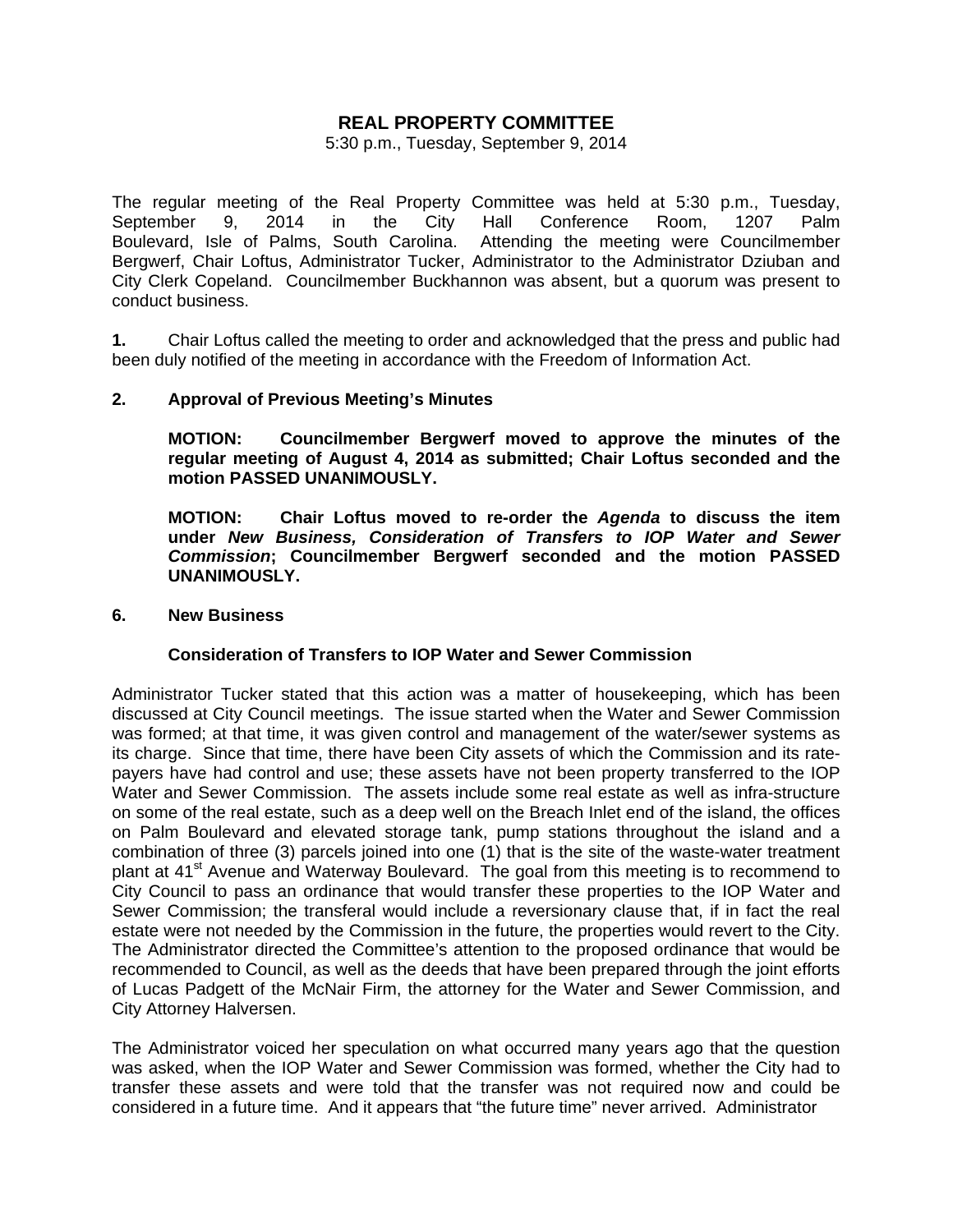Tucker continued that the City is not required to do this, but, if it is not done, the City is faced with the complication that these assets are not on the City's books, which would have to be fixed.

Lucas Padgett introduced himself to the Committee to provide some history relative to this situation. He related that The Beach Company sold the water company to the City; subsequently, an election was held by statute, and the overwhelming vote was for the City to have control of the water and sewer system. Some time later, a referendum was held and the citizens voted to have a Commission of Public Works. The Commission was established in 1992. At that time, the assets, control and management was transferred to the Commission; at the same time, bond issues were taken over by the rate-payers; therefore, the assets were paid for by the rate-payers of the utility system. For the reasons noted, the assets are not the obligation of the City of Isle of Palms, but of the IOP Water and Sewer Commission. This transfer equates to clearing up an administrative oversight.

Administrator Tucker informed the Committee members that this complication does not exist for the portion of the system in Wild Dunes; evidence has been located that all administrative work was completed.

**MOTION: Chair Loftus moved to recommend to City Council the approval of the ordinance to transfer assets defined in the ordinance to the IOP Water and Sewer Commission; Councilmember Bergwerf seconded and the motion PASSED UNANIMOUSLY.** 

- **3. Citizens' Comments** None
- **4. Comments from Marina Tenants** None
- **5. Old Business**

# **A. Discussion of Cost Estimates for New Public Restrooms**

Representing Liollio Architecture were Seth Cantley and Rick Bousquet; Mr. Reiff delivered the presentation. After the Administrator confirmed that all members of the Committee had the information provided in meeting packets, Mr. Bousquet stated that Liollio's most recent tasks on the proposed replacement of the Front Beach restrooms were programming of the restroom facilities and generating cost estimates for the two (2) locations under consideration.

Mr. Cantley repeated that the two (2) sites being considered were the existing location at Front Beach and the larger municipal parking lot. He reported that they agreed that there were certain things that they considered to be the same for the two (2) sites; they are:

- The time of construction: The plan is to complete the design by the end of January 2015 and to advertise the bid packets toward the end of summer, giving the contractor time to set up to reduce time at the site;
- Demolition: No matter which site the City chooses for the new facilities, the existing restrooms must be demolished.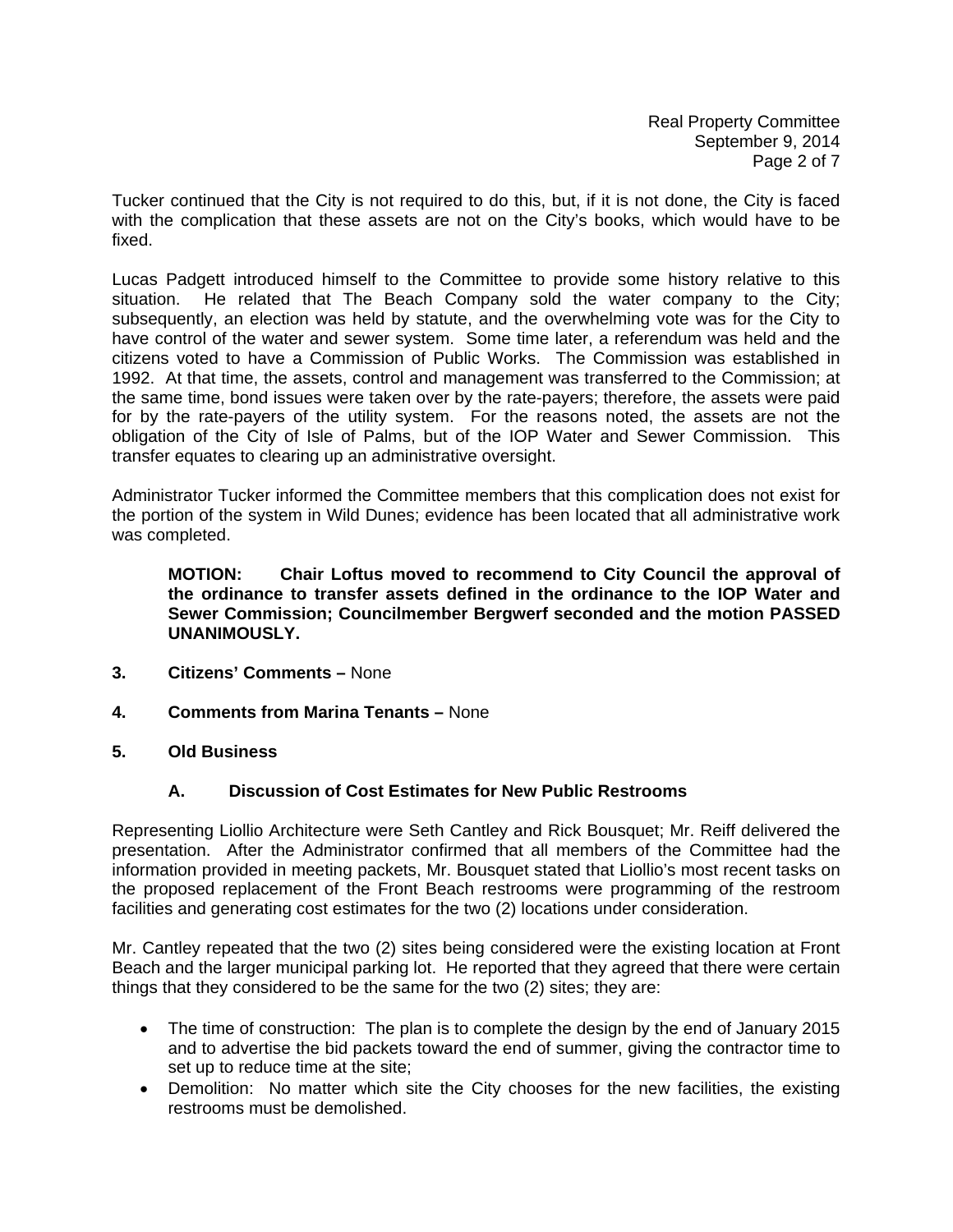- Materials, both interior including the fixtures, and exterior The ideal material will be durable for both public use and the salt-air environment.
- Building programming: The programming system was devised to meet the City's needs, the number of fixtures, and the space and movement including the shower facility for either site; the square footage and number of fixtures are the same for both sites.
- Cost contingencies: Fifteen percent (15%) has already been factored into the costs for design and five percent (5%) for construction has also been factored in.

The square footage was based off the programming for the number of sinks, toilets and urinals, baby-changing stations, ADA and family restrooms with some additional footage to meet the needs of the growth anticipated. There is also a square footage dedicated to the exterior which will be ramps, landings and waiting spaces for the outside, geared to a family-friendly focus as well as being functional.

In looking at the cost impact, there will be additional costs for elevating the structure at the site on Front Beach, meaning that ramps and stairs with landings will be necessary for access. Another factor that increases the overhead at the Front Beach is that the site is very tight for getting pile drivers and bulldozers situated.

According to Mr. Cantley, there are costs savings in constructing in the present location are that there is a foundation on which to build the showers. The ability to connect the proposed new beach access walkover will also generate a cost-savings. The existence of utilities at this site to tap into will also keep costs down.

For the site in the municipal parking lot, factors that will impact the cost are bringing new utilities to the site, keeping the showers in their present location at Front Beach as well as the cost of demolishing the existing restrooms.

Savings to be recognized by using the parking lot are that the site is at grade level for construction as well as the elimination of the need to elevate the structure and the need for the ramps and landings which account for almost one thousand square feet (1,000 sq. ft.). That this is a larger site will take way the issues of equipment at site.

The cost estimates for the two (2) sites are:

| Existing space at Front Beach | \$1,111,456 |
|-------------------------------|-------------|
| <b>Municipal Parking Lot</b>  | 998,838     |

Councilmember Bergwerf asked what the next step should be.

Administrator Tucker commented that her understanding from previous meetings was that the existing site was the best site for a new facility. Using the parking lot would mean a loss of revenue to the City due to the parking spaces lost to the structure. The Administrator added that, with the recent experience the City has had with flood insurance, it is possible to construct a flood-proof building according to the code, but, unless the City were will to self-insure for flood, a restroom facility in the parking lot should be elevated.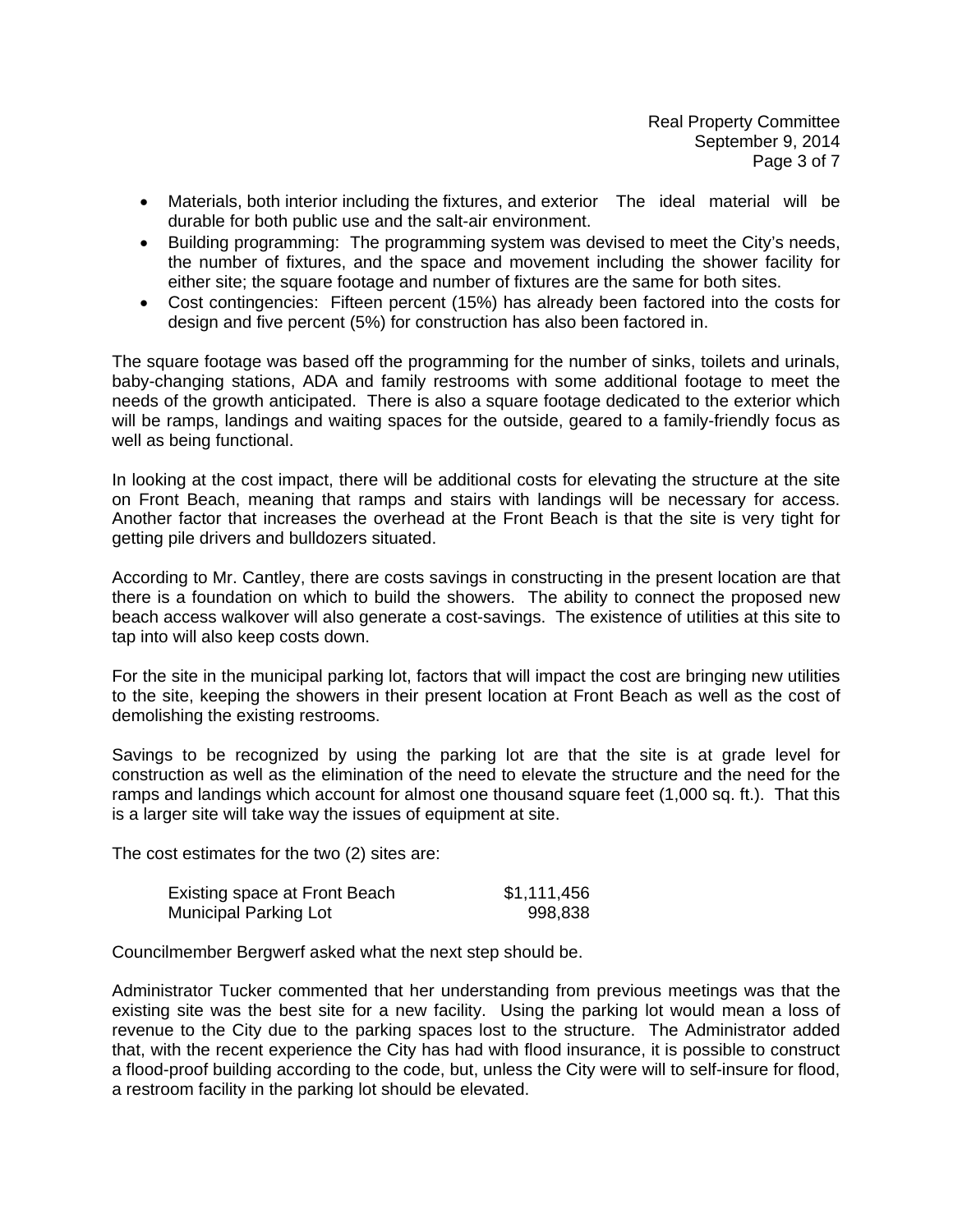Councilmember Bergwerf confirmed that the consensus of Council has been to build at the existing site since there may be a need for a second restroom in that area in the future.

Chair Loftus remarked that the most important issue was usability, and, in his opinion, the existing site answers that need better than the parking lot.

Chair Loftus asked how comfortable Liollio was with the cost estimates since construction is about eighteen months (18 mo.) in the future.

Mr. Reiff responded that the cost estimators were given that timeframe, and they were charged with thoroughly investigating their cost projections. He stated that he was comfortable with the costs as stated based on the percentage markup the estimators used.

### **MOTION: Councilmember Bergwerf moved to proceed with plans to construct new public restrooms in the existing location on Front Beach; Chair Loftus seconded and the motion PASSED UNANIMOUSLY.**

### **B. Discussion of Marina Outpost and Marina Joint Ventures Leases**

Administrator Tucker reported that the leaseholder has expressed a desire to renew both leases, and, after a conversation with Brian Berrigan, she has received a draft lease from his attorney where the possibility of meshing both the Marina Outpost and Marina Joint Venture leases into one (1) is introduced, going with a much longer term and having a much clearer relationship with the City, excluding such things as the bulkhead, the underground storage tanks and other items.

Councilmember Bergwerf stated that she was unsure of the pros and cons of merging the two (2) leases.

Chair Loftus suggested that the merging of the leases and extending the term should be discussed by full Council at the Ways and Means meeting, assuming that the Administrator will get legal advice on the contract and do any additional work necessary. He noted that the discussion could take place at the September or October Ways and Means meeting. With the suggested changes, the Chair questioned that the leases needed to be bid again.

Administrator Tucker recalled that legal advice had been that extending the term of the lease did not require the lease to be re-bid. The Chair wanted clear legal direction relative to merging the leases.

The Administrator also reminded the Committee that a citizen had spoken at the most recent Council meeting who felt that, although the City was not required to re-bid the leases, it should re-bid them before entering into a lease of such length.

Administrator Tucker stated that, if the legal advice is to re-bid the leases, she speculated that the leaseholder would renew the leases as they are.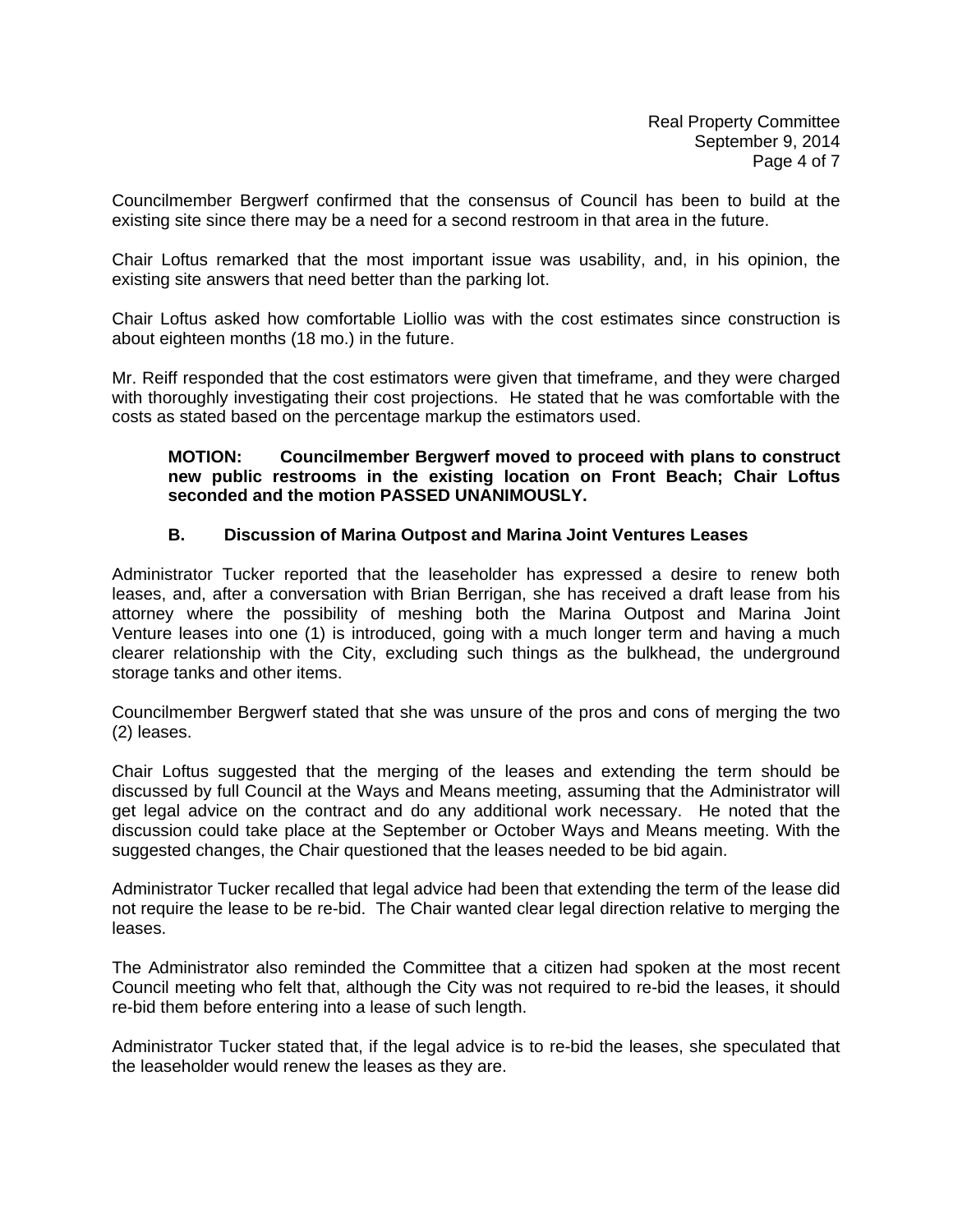# **C. Report on Marina Stakeholders' Meeting**

Administrator Tucker stated that a meeting of marina stakeholders was held on August  $27<sup>th</sup>$  with approximately fifteen (15) people attending, including staff and the consultant; there was representation from the vacation rental community, the Wild Dunes Community Association, the marina tenants and some of the neighbors. In the Administrator's opinion, the discussion had been a good one with good participation by those present; the attendees were asked to respond to survey questions; minutes were taken; and a follow-up meeting was scheduled. The focus of the discussion was the water side of the marina.

# **D. Discussion of Fencing Refurbishment near Municipal Lots**

The Administrator reported that the City has received an estimate of twenty-two hundred eightyfive dollars (\$2,285) from David Kennedy to sand and scrape the rusted areas, apply a rust inhibitor to the fencing, seal with a top coat and replace the rusted finials.

Responding to Councilmember Bergwerf, Director Kerr said that the fencing to be addressed would be primarily the sections at the Oceanside Inn and at the Windjammer.

Chair Loftus asked if this expense was included in the budget. Administrator Tucker explained that the expense is not specifically mentioned in the budget, but she indicated that it could be charged to Front Beach maintenance.

## **MOTION: Councilmember Bergwerf moved to approve the expense of \$2,285 for painting portions of the fencing at Front Beach; Chair Loftus seconded and the motion PASSED UNANIMOUSLY.**

### **E. Discussion of Beach Accesses Relative to Handicap Improvements**

Administrator Tucker reported that Directors Kerr and Pitts have been working on this issue and Director Kerr is present to report their findings. The Directors agreed that the 9<sup>th</sup> Avenue beach access would be the easiest and the best beach path to make handicap accessible. As the first step of that process, the access was surveyed; the survey found that the entire path has migrated and is on private property. The path needs to be moved twenty feet (20 ft.) toward the commercial area. Director Kerr stated that he and Director Pitts were surprised to learn that the mobi-mat is not ideal for handicap access. He stated that the City is working with OCRM to cut the new path; he added that he would like to install a compacted base out of a material that meets OCRM specifications in order to keep the mobi-mat from shifting. In addition, the City would like to use a wider mobi-mat. Director Kerr indicated that the City is getting quotes for the compaction from Peterson Grading.

The Administrator confirmed that wooden walkways, similar to those on Sullivan's Island, were discussed as well as attempting to build some sort of flat space just before the dunes. There are two (2) differences between the Isle of Palms and Sullivan's Island with respect to dune walk-overs, and they are (1) that many of the IOP beach paths are very long and (2) the most recent information from OCRM prohibits a platform at the end of the path. The areas where these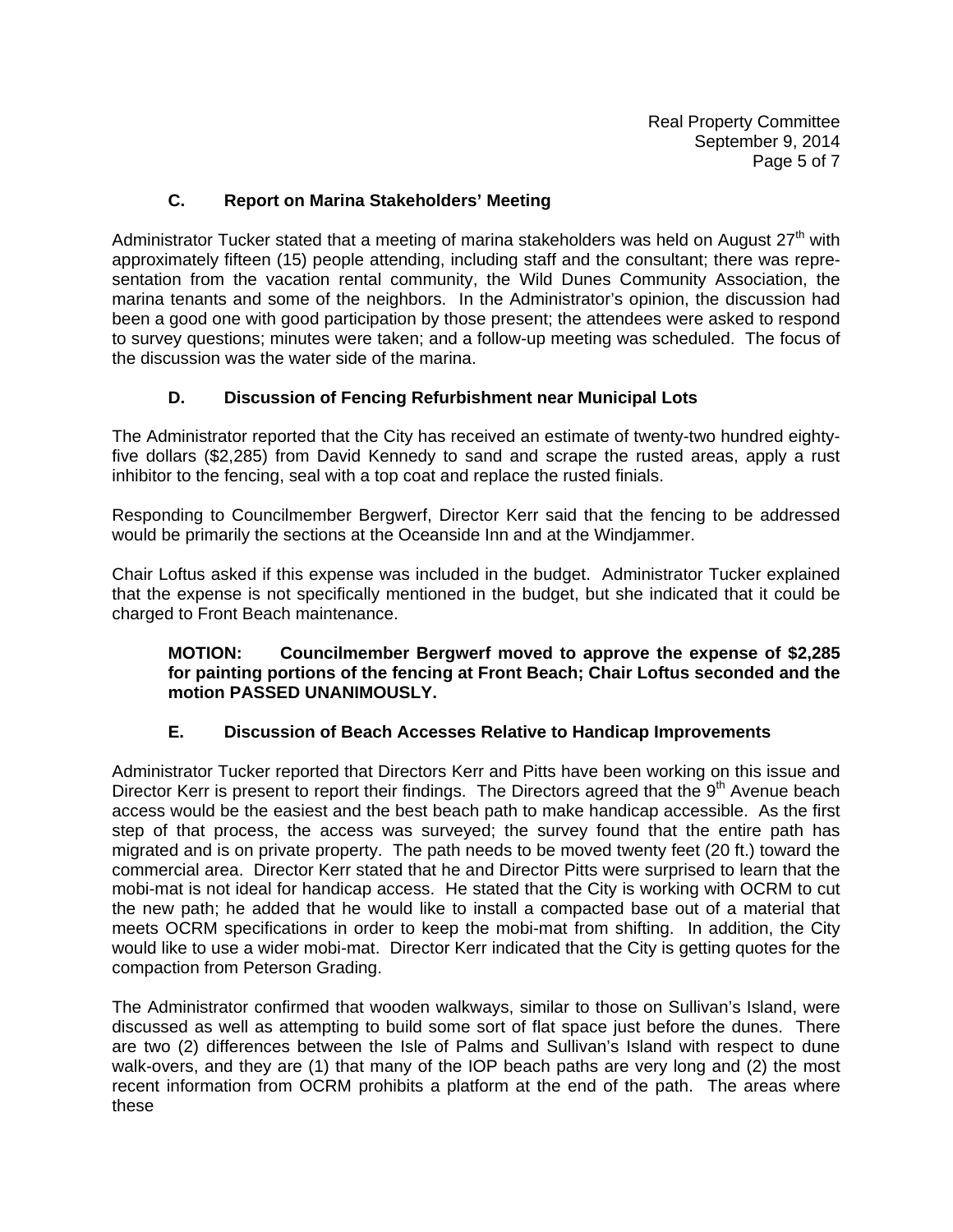handicap accesses would be most appropriate could be leveled until one gets close to the beach where there are large dunes to be crossed.

After Directors Kerr and Pitts drove the beach, they decided that the only other beach access that could be modified as handicap accessible is  $42<sup>nd</sup>$  Avenue because there is no primary dune and it is relatively flat and short. A viewing platform could be set in a place that would meet OCRM approval and would be far back from the beach, but would still provide a reasonable view of the ocean due to the flatness. Director Kerr noted that  $42<sup>nd</sup>$  Avenue would probably provide for a better final product, but it would require paving of additional parking spaces and a new walkover; he added that residents in that area have typically not been pleased with improvements the City has made.

The Administrator reported hearing from a resident on 33<sup>rd</sup> Avenue whose spouse is physically challenged requesting that something be done in the vicinity of 33<sup>rd</sup> Avenue; with a high dune at the end, Directors Kerr and Pitts believe that the odds are pretty low.

Chair Loftus suggested going forward with  $9<sup>th</sup>$  Avenue and then improving  $42<sup>nd</sup>$  Avenue in a year of two (2). He added that this was something that the Wild Dunes Community Association should also consider doing.

Councilmember Bergwerf stated that she thought providing handicap access to the beach was an excellent use of funds generated by the Beach Preservation Fee.

## **7. Miscellaneous Business**

### **Tenant Rents Report**

Administrator Tucker reported that all tenants were current with the monthly rent; Morgan Creek Grill has paid ten thousand dollars (\$10,000) toward the fifty thousand dollars (\$50,000) owed in additional rent. The City has not yet received the financial statement from Tidal Wave Watersports, but they typically do not owe additional rent.

Chair Loftus stated that the shoal on the north end of the island did not appear to be close enough for the project scheduled for November.

The Administrator noted that the project could be delayed a month, but to do so would require OCRM approval.

The Administrator noted that the public hearing on parking will be at 6:00 p.m. on October  $2^{nd}$  at the Recreation Center.

### **Next Meeting Date: 5:30 p.m., Thursday, October 9, 2014**

- **8. Executive Session** not needed
- **9. Adjourn**